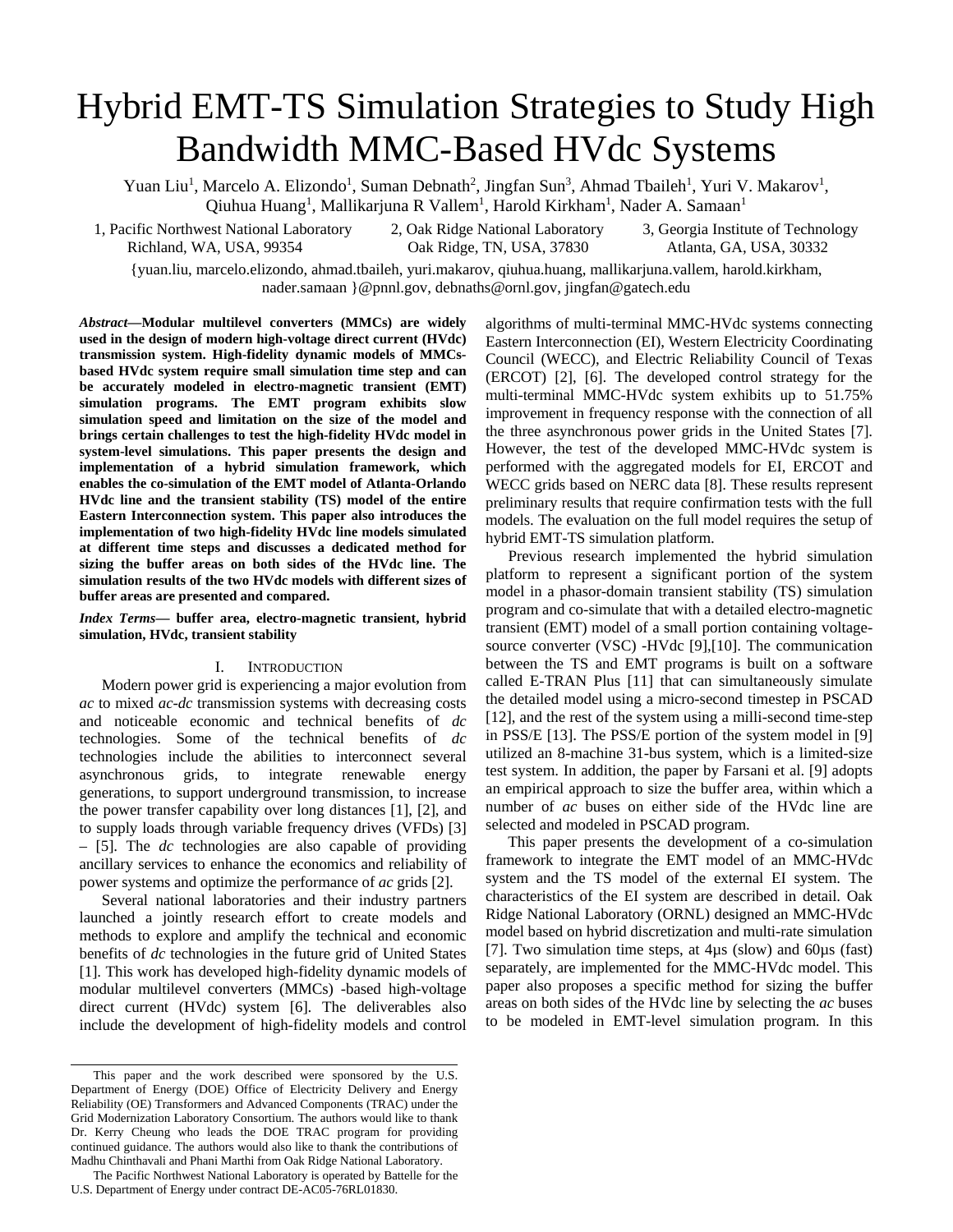paper, PSCAD is used as the EMT-level simulation tool and PSS/E is used as the TS-level simulation program. The software E-TRAN Plus is utilized to provide interfacing between PSCAD and PSS/E.

The following contributions of this paper are highlighted:

- This paper is the first paper that describes the cosimulation of a high-fidelity HVdc transmission line model with realistic EI system while other cosimulation works only consider using limited-size IEEE standard systems [9].
- This paper proposes a VAr injection method to determine the size of buffer areas that are modeled in detailed EMT simulation.

### II. SYSTEM-LEVEL MODEL

An overlay of HVdc macro grid was proposed by Midcontinent Independent System Operator (MISO) with multiple technical and economic benefits [14]. The HVdc macro grid has a maximum transfer capacity of 14.4 GW between the EI and WECC. A version of macro grid is shown in Fig. 1 with power flows from the WECC to the EI.



Figure 1. HVdc macro grid design proposed by MISO [1]

The blue HVdc line highlighted in Fig. 1 is the Atlanta-Orlando HVdc line that is modeled in EMT in this study to setup the hybrid simulation platform. This HVdc system is based on MMCs.

Considering the memory limitations in E-Tran Plus and since the HVdc line analyzed in this study is located in EI, WECC part of the model was eliminated and replaced by power injections at the HVdc macro grid terminals. The *ac* interconnection of the EI was modeled by a 2026 Summer-Peak case, provided by the Multi-regional Modeling Working Group of the EI Reliability Assessment Group (ERAG-MMWG). The models used in this study are based on previously developed models in [1]. Key parameters of the final power flow model are shown in TABLE I. The dynamic models of HVdc links except the Atlanta-Orlando line in the HVdc macro grid were represented by the CDC6T HVdc model [13] in PSS/E.

# III. PSCAD MODEL OF MMC-BASED HVDC SYSTEM

# *A. MMC Models & Simulation Algorithms*

The circuit diagram of a three-phase MMC is shown in Fig. 2. It consists of six arms with  $N$  series connected submodules (SMs) and an inductor. The basics of operation of the MMC is explained in detail in [15].

TABLE I. SUMMARY OF POWER FLOW NETWORK MODEL PARAMETERS

| <b>Model Characteristics</b>  | <b>Ouantity</b> |
|-------------------------------|-----------------|
| Total Generation (GW)         | 728             |
| Total Load (GW)               | 693             |
| Total Reactive Support (GVAr) | 177             |
| Number of Buses               | 78.682          |
| Number of ac lines            | 99.331          |
| Number of dc lines            | 68              |
| Number of Generators          | 7.829           |
| Number of Loads               | 42.730          |



Figure 2: Circuit diagram of MMC

# *B. MMC Control Strategies*

The hierarchical control of MMC consists of: 1) inner control system to control *ac* grid currents, *dc*-link currents, circulating currents, and SM capacitor voltages, and 2) outer control system to control *ac* voltage and mean of SM capacitor voltages. The inner control system in MMC has been explained in [16] and is summarized in Fig. 3. The *ac* grid currents, *dc*-link currents, and circulating currents' control strategy is shown in Fig. 3. The SM capacitor voltage balancing algorithm is explained in [16] and not repeated here. The outer control system consists of controlling *ac* voltage



Figure 3: MMC-HVdc arm current control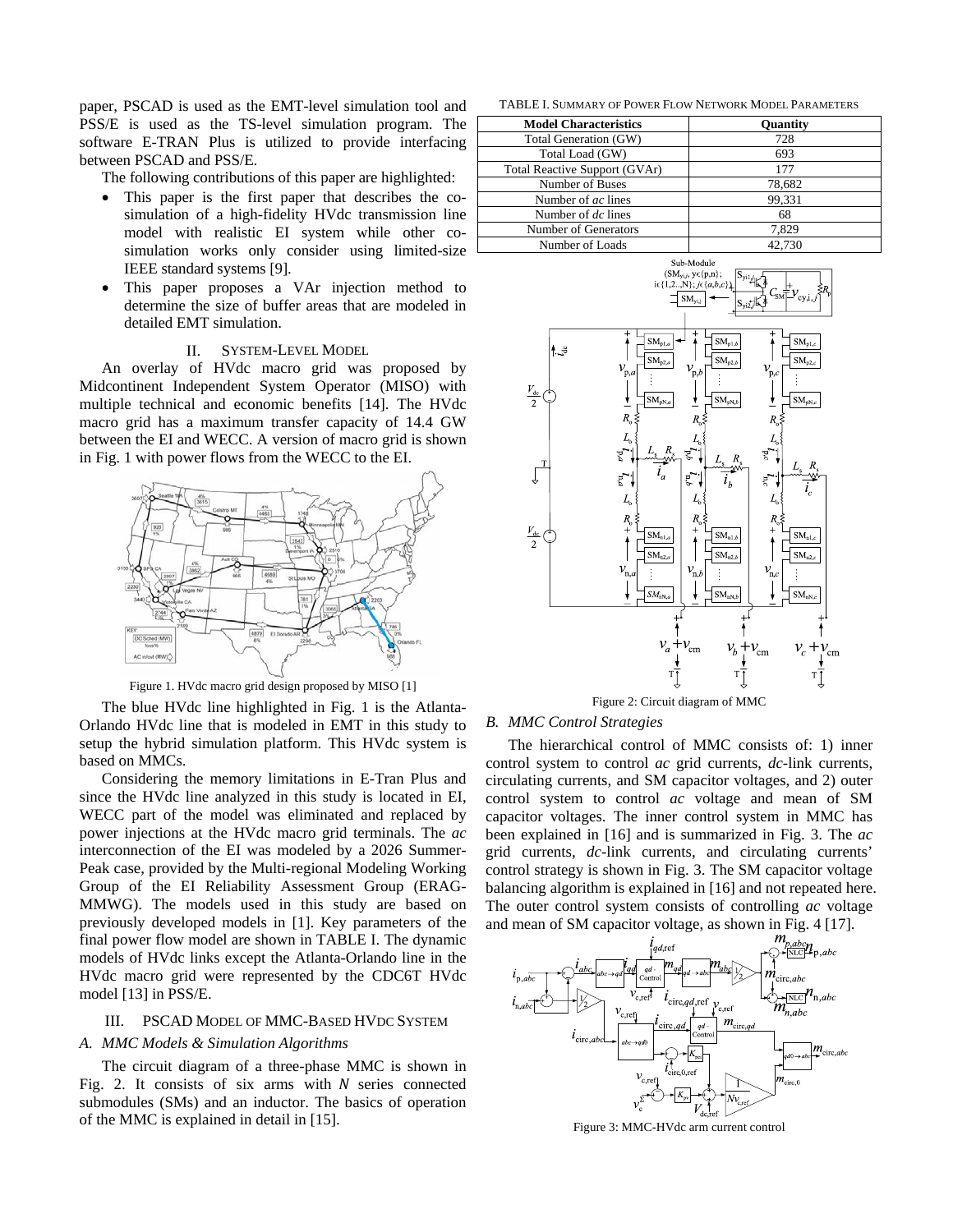

#### IV. DESIGN OF BUFFER AREAS

The hybrid simulation in this paper will be performed using E-TRAN Plus [11]. The MMC-HVdc system can perform voltage control functionality. The buffer areas on both rectifier and inverter sides of the HVdc line are identified and modeled in PSCAD to simulate voltage behavior of the model parts close to the HVdc terminals and to increase the accuracy of hybrid simulation. To obtain the buffer areas, a sensitivity-based approach is performed. A reactive power injection is placed around the rectifier or inverter bus and the voltage changes are observed on the surrounding buses. A voltage deviation criterion is defined to determine buses included within the buffer areas. The procedure is illustrated in Fig. 5 and consists of the following steps:

- 1. Inject a certain amount of reactive power (∆*Q*) into an adjacent bus near rectifier or inverter bus.
- 2. Solve power flow to calculate the voltage variations (∆*V*) of adjacent buses in respect to the reactive power injection (∆*Q*)
- 3. Define criteria to rank ∆*V* and select buses for which the calculated  $\Delta V$  values lie in the specified range.



Figure 5. Conceptual illustration of buffer areas selected by reactive power injection and voltage sensitivity method

In this paper, a reactive power injection of 1000 MVAr is used to generate voltage variations. To include a reasonable number of buses, the buses manifesting 1.4% or higher voltage variations are considered within the buffer areas. It is noted that the E-TRAN Plus will add to the buffer areas with several more buses connected to the considered buses through ideal branches. The final number of buses are 50 buses in the rectifier-side buffer area and 12 buses in the inverter-side buffer area. The results are summarized in TABLE II. TABLE II also shows the number of buses for a pair of smaller buffer areas selected based on engineering

judgement. The simulation results for the two selections of buffer areas will be compared in Section V.

TABLE II. NUMBER OF BUSES IN THE BUFFER AREAS

| Total Number of | Number of Boundary |  |
|-----------------|--------------------|--|
|                 | <b>Buses</b>       |  |
| 50              | 21                 |  |
| 12              |                    |  |
| Total Number of | Number of Boundary |  |
| <b>Buses</b>    | <b>Buses</b>       |  |
| 8               | 4                  |  |
|                 |                    |  |
|                 | <b>Buses</b>       |  |

# V. SIMULATION RESULTS

ORNL implemented two PSCAD models of MMC-HVdc line simulated at 4µs (slow model) and 60µs (fast model) separately. In this paper, two selections of buffer areas are proposed in TABLE II. A combination of 4 simulation scenarios is formed to investigate the simulation performances of different MMC-HVdc models in different buffer areas. To compare with the hybrid simulation models, this paper also presents the simulation results of PSCAD equivalent models, for which the MMC-HVdc line and buffer areas are modeled in PSCAD, the external system is modeled as equivalent voltage sources in PSCAD. The simulation scenarios are summarized in TABLE III.

TABLE III. DEPICTION OF SIMULATION SCENARIOS

|                           | <b>Fast MMC-HVdc</b> | Slow MMC-HVdc   |
|---------------------------|----------------------|-----------------|
| <b>Small Buffer Areas</b> | Case 1               | $\text{Case} 2$ |
| Large Buffer Areas        | Case 3               | $\text{Case} 4$ |

#### *A. Contingencies Applied in PSCAD Portion of the System*

The simulation lasts for 5 seconds. At  $t=1.2$ s, the active power flowing through the HVdc line is ramped up from 0 to 500MW. Two contingencies occurring within the buffer areas are considered when running the PSCAD equivalent model and hybrid simulation model. The first contingency is to trip a 1241 MVAr shunt capacitor close to the rectifier (Atlanta) side of the HVdc line at t=3s and reconnect it at t=3.25s. The second contingency is to apply a 3-phase-to-ground fault at t=4s and clear it at t=4.25s. The voltage, active and reactive power on rectifier and inverter sides are shown in Figs. 6 – 9.



Figure 6. Case 1: **small** buffer area and **fast** MMC-HVdc model (*left*: PSCAD equivalent model, *right*: hybrid simulation model)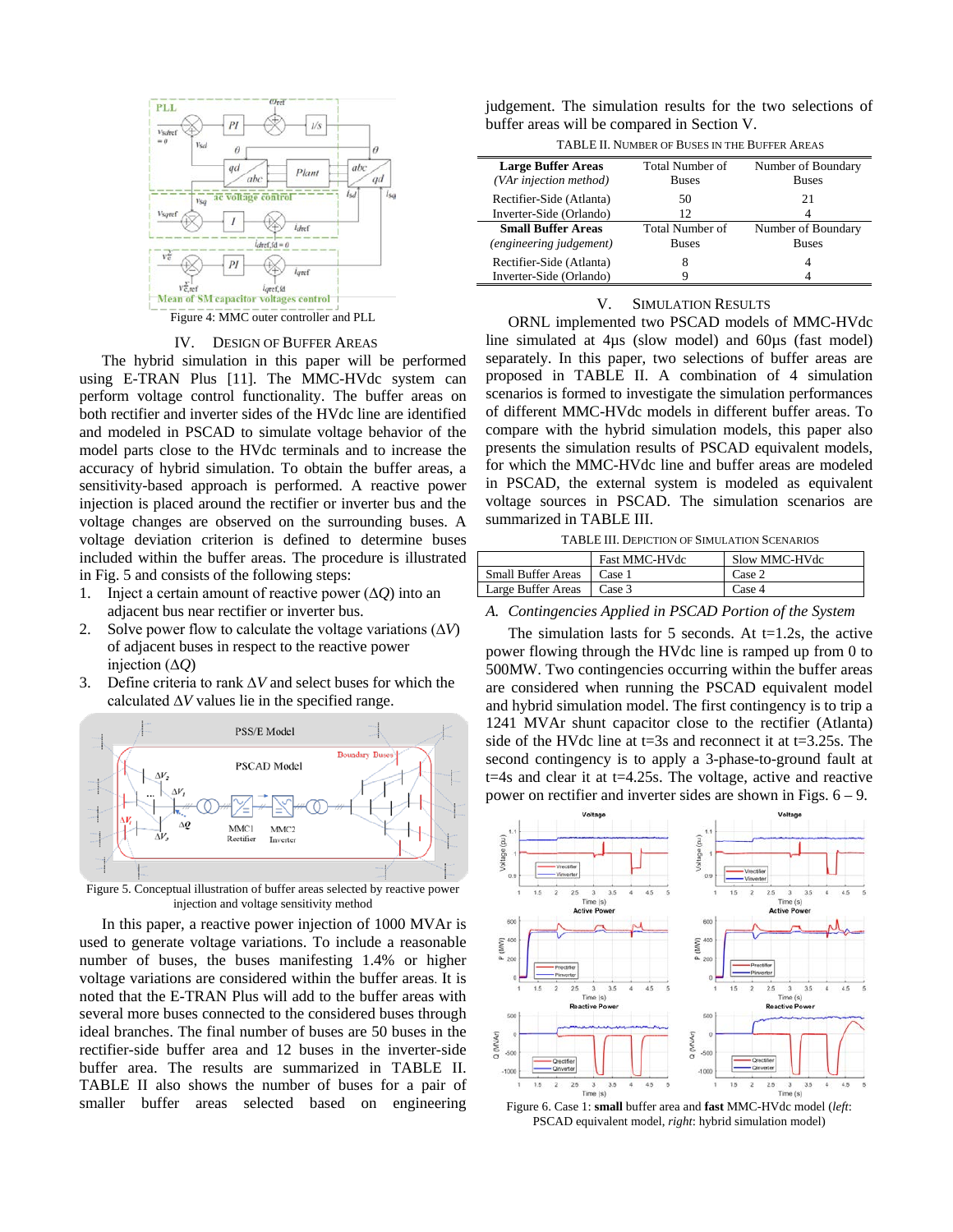Comparing the left and right three subplots in Figs.  $6 - 9$ , PSCAD-PSS/E co-simulation captures power system dynamics more accurately than the PSCAD equivalent model. Following the clearance of the fault at  $t=4.25$ s, the system is supposed to experience low-frequency oscillations as demonstrated in many system-level simulation studies [3], [4], [18]. It can be observed from the reactive power subplots in Figs. 6 – 9 that the low-frequency oscillation is captured in the results of hybrid simulation model. Because of the utilization of ideal voltage sources at all boundary buses, the PSCAD equivalent model cannot provide accurate simulation results.



Figure 7. Case 2: **small** buffer area and **slow** MMC-HVdc model (*left*: PSCAD equivalent model, *right*: hybrid simulation model)



Figure 8. Case 3: **large** buffer area and **fast** MMC-HVdc model (*left*: PSCAD equivalent model, *right*: hybrid simulation model)

Comparing the hybrid simulation results (right three subplots) in Figs. 8 and 9 with that in Figs. 6 and 7, it can be seen that the hybrid simulation model with large buffer areas generates more stable results than that with small buffer areas modeled in PSCAD. For the results of hybrid simulation model with small buffer areas shown in Fig. 7, unwanted swells and sags noticeably appear on the active power curves of the rectifier and inverter. Similar swells and sags are not found in the results of the hybrid simulation models with

large buffer areas shown in Figs. 8 and 9. This comparison verifies that the increase in the size of buffer areas improves the stability of the hybrid simulation and accuracy in quantifying the impact of the HVdc control system.



Figure 9. Case 4: **large** buffer area and **slow** MMC-HVdc model (*left*: PSCAD equivalent model, *right*: hybrid simulation model)

Another observation can be drawn from comparing Figs. 7 and 9 with Figs. 6 and 8. The slow MMC-HVdc model, simulated at 4µs, renders smoother (less noisy) results than the fast MMC-HVdc model that is simulated at 60µs. The reason for this observation can be attributed to the slower sampling assumed in the slow MMC-HVdc model that interferes with the control system's response. This phenomenon is more pronounced in the case with the larger buffer zone model (see Fig. 9), indicating the loss of fidelity in the models with a smaller buffer zone (see Fig. 7).

The simulation performances for the four cases are presented in TABLE IV. The simulation cases tabulated in TABLE III are completed in a laptop with a 64-bit operating system, Intel Core i7-6820HQ CPU at 2.7 0GHz and 16GB RAM. It can be concluded from TABLE IV that ORNL's fast HVdc line model results in up to 3.9 times faster computation time than slow model.

| <b>LENGTH</b>              |                                     |                                                           |                                      |       |                |  |  |  |
|----------------------------|-------------------------------------|-----------------------------------------------------------|--------------------------------------|-------|----------------|--|--|--|
| <b>Buffer</b><br>area size | <b>Simulation</b><br>model          | <b>PSCAD</b> time<br>step-<br><b>ORNL's line</b><br>model | <b>PSS/E</b> time Simulation<br>step | time  | <b>Speedup</b> |  |  |  |
| Small                      | <b>PSCAD</b> with<br>equivalent     | $60 \mu s - Fast$                                         |                                      | 247 s | 2.4x           |  |  |  |
|                            |                                     | $4 \mu s - Slow$                                          |                                      | 610 s |                |  |  |  |
|                            | <b>PSCAD-PSS/E</b><br>co-simulation | $60 \text{ }\mu\text{s} - \text{Fast}$                    | $4.16$ ms                            | 287 s | 2.4x           |  |  |  |
|                            |                                     | $4 \text{ }\mu\text{s} - \text{Slow}$                     | $4.16$ ms                            | 706 s |                |  |  |  |
| Large                      | <b>PSCAD</b> with<br>equivalent     | $60 \mu s - Fast$                                         |                                      | 303 s | 3.9x           |  |  |  |
|                            |                                     | $4 \mu s - Slow$                                          |                                      | 1189  |                |  |  |  |
|                            | <b>PSCAD-PSS/E</b><br>co-simulation | $60$ us $-$ Fast                                          | $4.16$ ms                            | 391 s | 3.4x           |  |  |  |
|                            |                                     | $4$ us $-$ Slow                                           | $4.16$ ms                            | 1351  |                |  |  |  |

TABLE IV. COMPUTATION PERFORMANCE FOR 5-SECOND SIMULATION

*B. Contingencies Applied in PSS/E Portion of the System*

This scenario considers a contingency applied on the PSS/E side of the hybrid simulation model. Four adjacent generators with a total generation of 3.512 GW are tripped